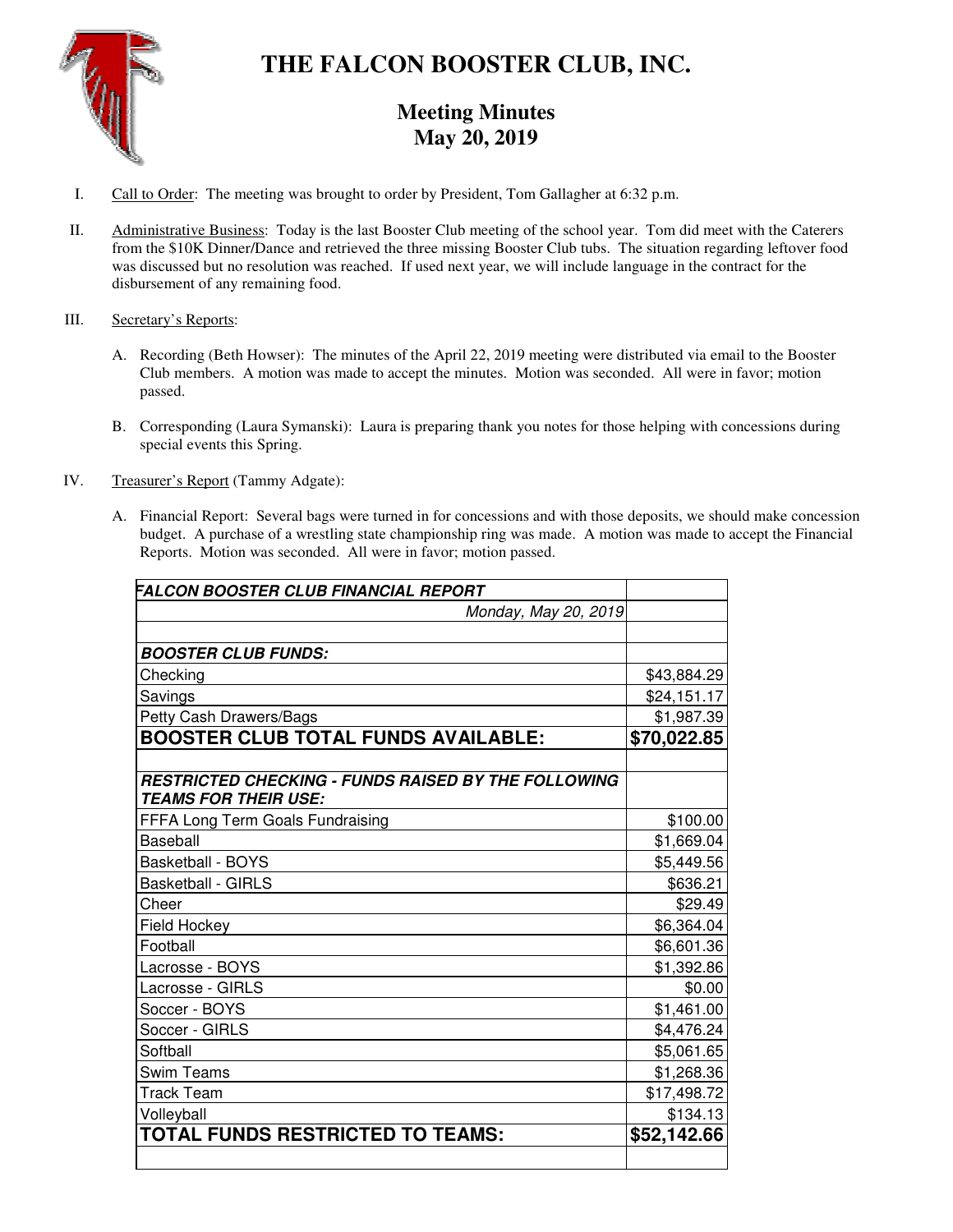| ACCOUNTS FISCALLY MANAGED BY THE BOOSTER CLUB -<br>THESE ARE NOT BOOSTER CLUB FUNDS |             |
|-------------------------------------------------------------------------------------|-------------|
| Pat Georger Scholarship Trust                                                       | \$64,257.02 |
| Roy A. Pool Jr. Scholarship Account                                                 | \$144.76    |

- V. Current Status Report:
	- A. Membership (Mary Kay Anderson): We currently show 101 members; 18 Board and 83 general members.
	- B. Spring Sports Concessions: Tom thanked everyone who participated in Spring Concessions. All sports worked together to communicate inventory and we were able to share food back and forth to keep left overs at a minimum.
	- C. Other: No other reports.

#### VI. Director of Student Activities:

A. Report: Boys Lacrosse is playing in the Regional Semifinals tonight. Girl's Lacrosse is also playing tonight and if they win will qualify for States. Boys Tennis had one player at District Championships. Girls Tennis won District and Regionals are Thursday and Friday of this week; Girls Doubles will play for Regional Championship. Boys Track has Regionals this weekend. Baseball and Softball play Sherando tomorrow night. If they win, they each get a bid to Regionals. It has been a very successful Spring season and we are proud of all our Student Athletes and coaches.

#### VII. Old Business:

A. Scholarships: Scholarship presentations were made on May 1. 8 Booster Club Scholarships were presented to:

| <b>SCHOLARSHIP RECIPIENT</b> | <b>SCHOLARSHIP</b>            |
|------------------------------|-------------------------------|
| Zachary James Philip Howser  | <b>ROBERT DOWNS</b>           |
| Kelsey Rene Gastley          | <b>BEN AND MARY GOLIGHTLY</b> |
| Meredyth Rankin              | <b>EDWIN J. LEE</b>           |
| Bianca Paloma Cabral Chavez  | BERNICE AND FLASH PEARSON     |
| Keely Wynne Scott            | DICK AND CAROLYN BOWEN        |
| <b>Joseph Barrett</b>        | <b>JAMES G. BRUMFIELD</b>     |
| Rachel Kube Crowe            | <b>STEVE DOWNS</b>            |
| Ryan Mitchell Godfrey        | <b>RANDY MOORE</b>            |

- B. Gold Cup: We had a great turn out for volunteers for the Spring Event. Andrea thanked everyone who participated. 57 volunteers were billed for a total of \$6,156 which is \$18/hr per person. There will be a meeting with Gold Cup officials to discuss the invoice and we need to make sure that we receive a contract for each event in advance of the Invoice. Andrea also noted that with additional locations, may need to tighten up the volunteer requirements to make sure we are meeting our obligations at each location.
- C. PE Day: Was held on Friday, May 10 and made \$1,885 in concession. Sharion, Brenda, Shelly and Tom worked concessions during the event.
- D. STEAM Day: Was held on Saturday, May 11 and only made \$47. While there was a steady flow of traffic coming in to the gym, they never made it back to the lobby where concessions were being sold. The volunteers were provided food by the STEAM Organizers rather than purchasing through concessions. We met our commitment to the School Board Office but we will ask for a different traffic flow or volunteer arrangement if we participate in future years.
- E. Falcon Track Classic: Was held on May 3 and made \$619.75 in concessions.
- F. Cornerstone Fundraiser: No update
- G. Old Tennis Court Renovation Project/LOEB Foundation Grant: No update
- H. 2019-2020 Slate-Officer and Board of Directors: A motion was made to accept the slate of officers and board members as presented. Motion was seconded. All were in favor; motion passed.